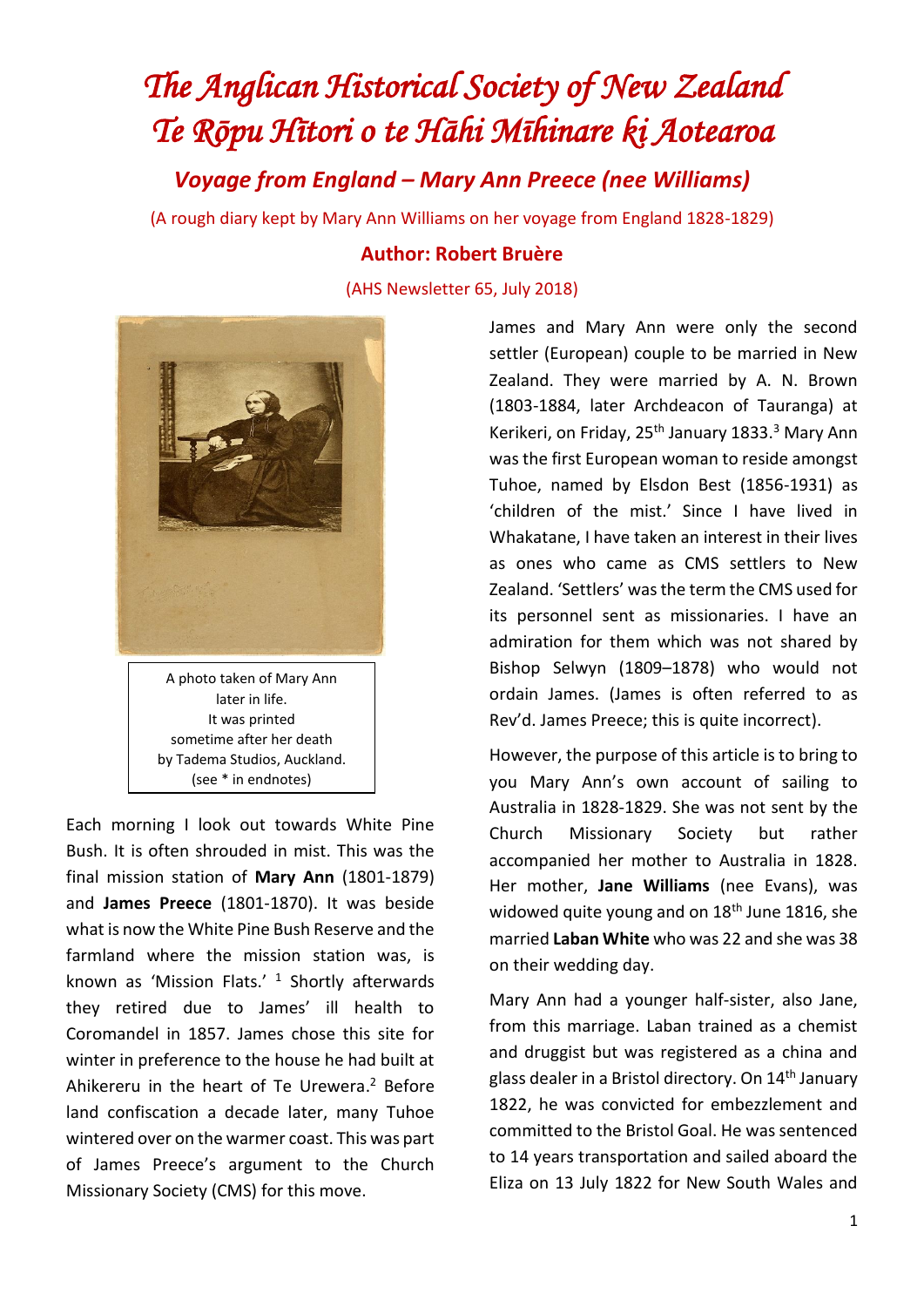arrived at Sydney Cove 22<sup>nd</sup> November. Jane (now White) was virtually left destitute and never expected to see Laban again. Only about ten per cent of the 162,000 convicts, transported to Australia, ever returned to Britain after serving their sentence.

Jane's first husband, Thomas, had a brother William who helped her but when the opportunity came to sail for Australia, she took it. By 1828, the Governor of New South Wales (later Sir) Ralph Darling (1772-1858) was encouraging families to join their convicted husbands. They were referred to as 'free' passengers.

These Williams hailed from Bristol, which was the first parish of John Wesley (1703- 1791) so the southwest of England was very much influenced by Wesley.<sup>4</sup> This evangelical zeal is seen in Mary Ann's letter and as is the accompanying prejudice against the Catholic ('Papist') Church. Mary Ann and her family left England from Bristol on the ship 'The Borneo' that was carrying convicts to Australia.

The Borneo, launched in 1817, was 111 feet (33.9 metres) long and weighed 428 tons.<sup>5</sup> On this trip she carried 73 female convicts and 74 passengers. This did not include the crew or militia which came to guard the convicts. There were also a number of children aboard. The surgeon's notes include an entry saying he vaccinated three as these had not been vaccinated before embarkation. One was the child, aged 4 months at the time on 21 June of a convict, Judy Kelly.<sup>6</sup> Another convict was Sarah Barnes, the youngest to ever be transported to Australia, aged 14 and sentenced to 14 years for taking prints from a display stand in Shrewsbury.

Laban White didn't expect to see his wife, Jane, again and had taken up with another convict, Mary Ann Johnson and they had a child Lydia Jane. She was brought up by her mother, but Laban continued to support her.<sup>7</sup> Laban, when he arrived in 1822, had been sent to work for a

William Cox at Bathurst. Cox had another property called Clarendon near Windsor, which Laban managed for him. It was from here that Mary Ann wrote the letter to her friend detailing her journey from England.<sup>8</sup>

Clarendon near Windsor Australia, Feb 12<sup>th</sup>1829.

My Ever-Dear Friend,

I take the earliest opportunity of informing you (through the mercy of God) of our safe arrival at this place after a long and tedious voyage of 36 weeks and 5 days, a distance of about 7000 miles from that which is very dear to me, but what cause for thankfully to Our Heavenly Father for His goodness and mercy in bringing us through so many dangers and difficulties. I will now give you an epitome our voyage since we left the shores of dear old England. May the  $10<sup>th</sup>$  and had the weather very fine until the 17<sup>th</sup> when the weather began to be unfavourable and continued so till the  $22<sup>nd</sup>$  during which time we were going through the Bay of Biskey (Biscay) the wind and sea raged violently but I am thankful to say we received no further damage to our vessel that time than having our main mast damaged. Some of the seamen said they had never experienced such weather in the Bay of Biscay before. On the 30<sup>th</sup> we put into Madeira to have a new mast; we were there 14 days; it is a most beautiful place but alas, there Antichrist reigns predominant it being for the most part inhabited by the Portuguese except a few English settlers. I went the two Sundays I was there to the English Church, the Captain being kind enough to accompany three of us, as it was not safe for us to go alone the first time as Trinity Sunday June the  $1<sup>st</sup>$  there is a very exceptional minister there, a Mr Snow, his text was from the epistle of Saint Jude part of the 3<sup>rd</sup> verse 'Earnestly continue for the faith which was once delivered unto the saints' it was a great comfort to hear again the Gospel preached. The following Sunday I felt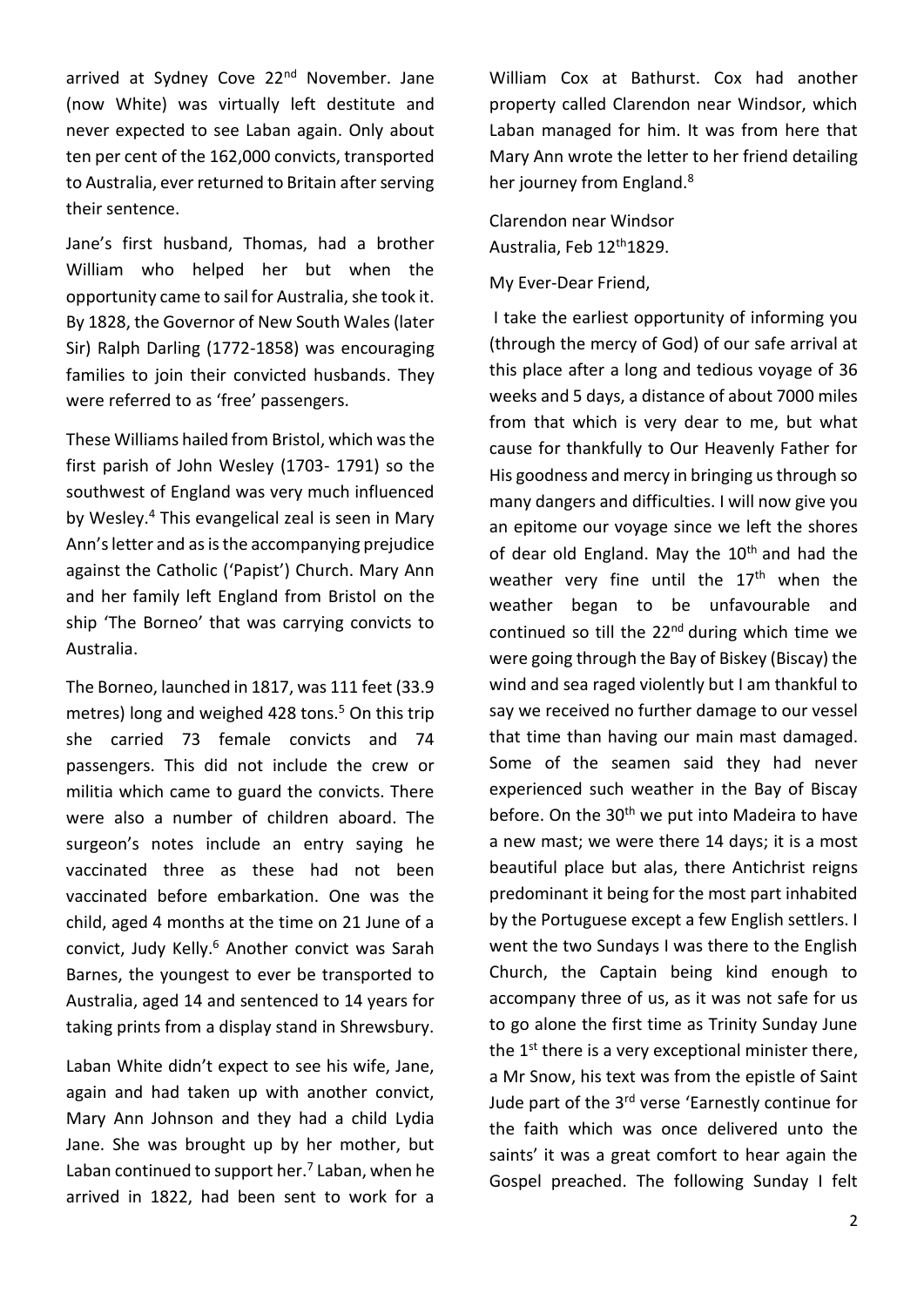great encouragement from his sermon from Isaiah the 43rd C. the 2nd and part of the 3rd verse: 'When thou passeth through the waters I will be with thee, and through the rivers they shall not overflow thee when thou walkest through the fire thou shalt not be burned, neither shall the flame kindle upon thee for I am the Lord, the God, the Holy One of Israel thy Saviour.' - the whole discourse was very appropriate to me who had made so great a sacrifice through a sense of duty – On St George's Day (at Madeira) there was a very grand day with the Papists; it was dreadful to see the pomp and grandeur of their procession that day in carrying about the host through all the principal streets. Our Elections are nothing to be compared to it. I never saw anything to equal the Cathedral. Superbly decorated with Crimson Velvet and gold fringe and other costly ornaments paintings of saints [word unclear] but how distressing to see the poor deluded creatures kneeling with such devotion at the different images and breaking the Commandments of the Lord our God who has said 'thou shalt not bow down to them or worship them.' How happy I should have been to have given them some tracts but as mine were all in English they would have been of no use to them. We left Madeira the  $10<sup>th</sup>$  of June, we did not experience any bad weather in June, July, and parts of August, but being becalmed near Cape Verde Islands and having contrary winds we were obliged to put into the Cape of Good Hope for water we arrived there Aug 17<sup>th</sup> and while there at anchor we had a most dreadful storm on the 20<sup>th</sup> we put two anchors and three cables and expecting every swell of the sea to be wrecked or to be driven on shore on purpose by order (replaces command crossed out) of the chief mate as the only recourse to save the lives of all on board but thanks be to God for His unspeakable mercy in preserving us for had not the wind changed at the very crisis that we put our last cable nothing would have saved us from

o'clock previous to that time the sea was a perfect calm not the least ripple or a breath of wind but oh how sudden the change the clouds began to gather and the wind and the sea in a short time was truly terrific the lather[unclear] mountains high washing over us but the Lord was better to us than all our fears for the morning of the day that the storm began the Captain and some of the passengers went on shore and wished me to accompany them but I declined going he offered the watermen on shore £20 to take him in a life boat to the vessel but no one wanted to do it we left the Cape on Aug the 26<sup>th</sup> and had a most dreadful passage to Hobart Town Sunday August the  $30<sup>th</sup>$ . We had a most dreadful sea and strong wind carried but 2 small sails all day it was awfully grand, Sept the  $4^{th}$ ,  $5^{th}$  &  $6^{th}$ very bad nights the rain pouring in torrents and our place swimming with water, the  $9<sup>th</sup>$  a very dreadful night a plank broke in at our stern, the  $10^{th}$  bad but dry, the  $11^{th}$  we had a most dreadful night another plank broke in at the stern that night I think can never be forgotten by any of us, it was indeed distressing to hear the cries of the people the waves were pouring in, in every part of the ship in the middle of the night for about a quarter of an hour it appeared to us that we were sinking (my mother and little sister in fact bore it better than I would have expected) the sensation is better felt than described this was the only time I thought we were in danger but at the very worst when all appeared to be over when hope seemed to lose her hold and having earnestly prayed to the Lord committing myself to the name of our Lord and Saviour Jesus Christ who alone could say to the strong wind and sea peace be still this promise came so forcible to my mind 'I will deliver thee' that I could not even then despair it. It was verified for in a short time the storm abated never did the opening day appear more delightful to us than the  $12<sup>th</sup>$  of Sept every man on board from the captain to the cabin boy

being driven ashore the storm began about 12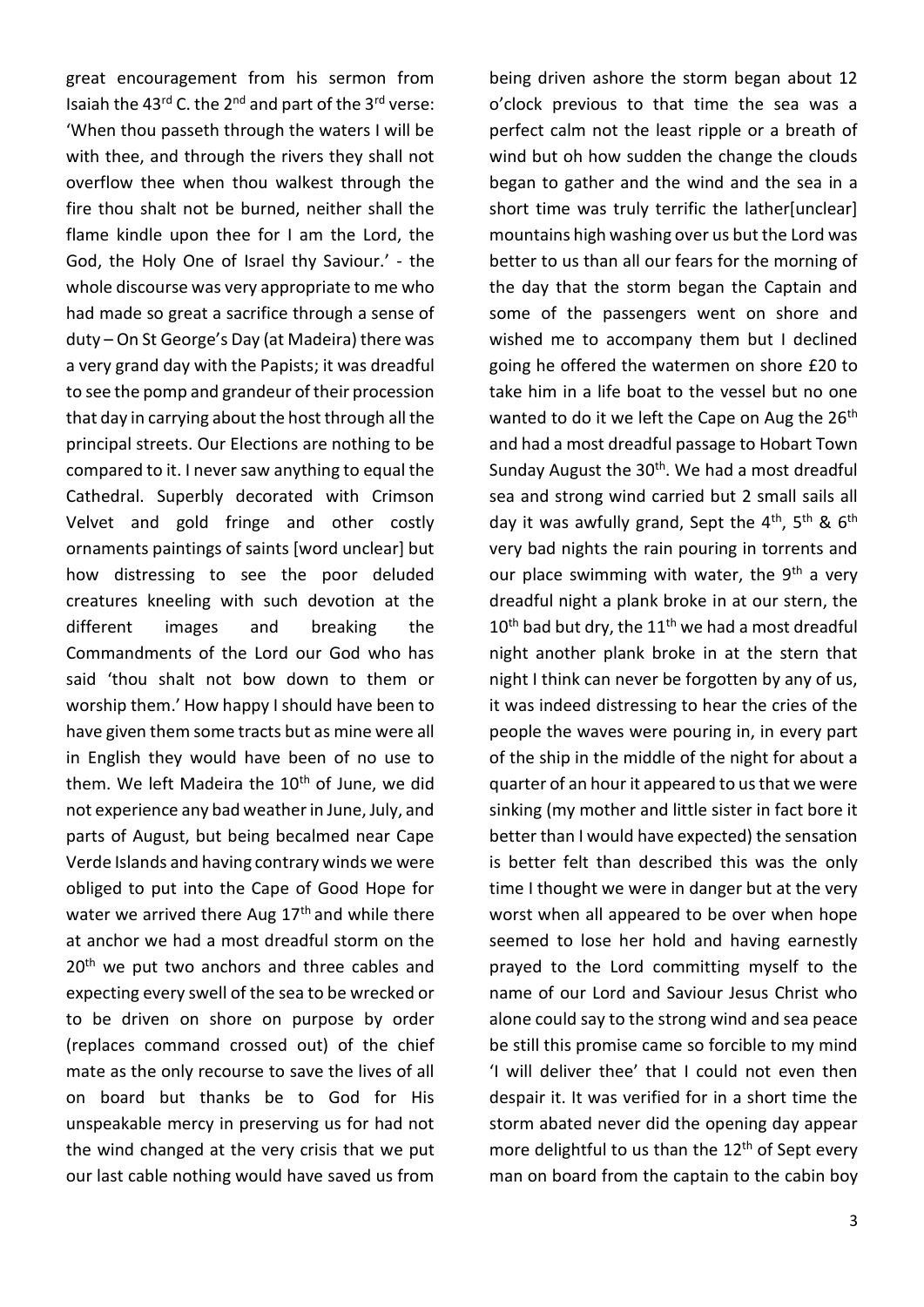was quite worn out with fatigue working the pumps in turn. One of the officers told us the water on the aft was up to the men's waists there great indeed was our deliverance we had a continuance of bad weather until the 3rd of Oct when we had a fair wind and was only 9 miles off land and was obliged to lay to it being so dark that we might have been run ashore or on a rock if we had made to the land the next morning the wind change and we were beating about till the 8<sup>th</sup> when thanks be to our Heavenly Father who brought us safe through so many dangers we cast anchor at Hobart Town about 3 o'clock we were there 10 weeks and 2 days having the ship repaired. All the prisoners left us there which we were all very glad of as their noise was very disagreeable although they were not near us we had a very pleasant time there and it was so delightful to be able again to attend Church I had the opportunity of attending a mission [word unclear] while at Hobart Town I quite recovered my strength I was very ill for many weeks with a pain in my stomach and excessive weakness that I do not think I could have kept up another week at sea. Mother had her health pretty well excepts the fits which continued the same my dear little sister-in-law was well also except the Whooping Cough she caught on board but she is well now – We left Hobart Town the 19<sup>th</sup> of Dec for Sydney. Christmas morning we had another misfortune there being a strong breeze we had the top main mast broke short off but that was replaced by the evening by our carpenter and the men, cast anchor the 28<sup>th</sup> at Sydney a distance of 830 miles from Hobart town I (at mother's request) wrote immediately to Windsor to inform Mr White of our arrival on the morn of January 5<sup>th</sup> we had the pleasure of seeing our dear friend Mr White looking exceeding well he has a most excellent situation and highly respected by his employer we left the ship that day and arrived here on the 7<sup>th</sup> of Jan I am sorry to inform you that this place is 54 miles from Sydney. I called on the Revd Wm Cowper with my letter of introduction from Mr East, Mr Cowper is a truly good man he said he was sorry to inform me that at Windsor I should be almost destitute of the means of grace Mr Croft having been removed to Newcastle but that I must await with patience and …

The folio ends here, and the remainder of the letter is lost …

The reference (letter of introduction) must have given Mary Ann employment. A few months later, she was appointed Matron of the Parramatta School of Industry, when it opened in June 1829.<sup>9</sup> Samuel Marsden is remembered now only as the 'flogging parson.' However, he did lots of good things including setting up employment opportunities for convicts. There was considerable pressure on the Female Factory in Parramatta, Marsden added another, the Parramatta School of Industry, which did weaving and sewing. The project was overseen by his eldest daughter, Miss Marsden.<sup>10</sup> Mary Ann is recognised as performing the task of matron well. The Trustees gave her a glowing report.<sup>11</sup> However the school was dependent on public donation and struggled for funding. As a result, she moved to New Zealand to assist at the CMS European Girls' School in Paihia, then at the Native Girls' School in Kerikeri, where she married James Preece.<sup>12</sup>

Mary Ann Williams probably never saw her mother again. The voyage from England at that time for many was probably like a voyage to Mars for us, a one-way ticket. I found this letter a moving reminder of the frightening ordeals our early settlers had to endure to reach our fair country.